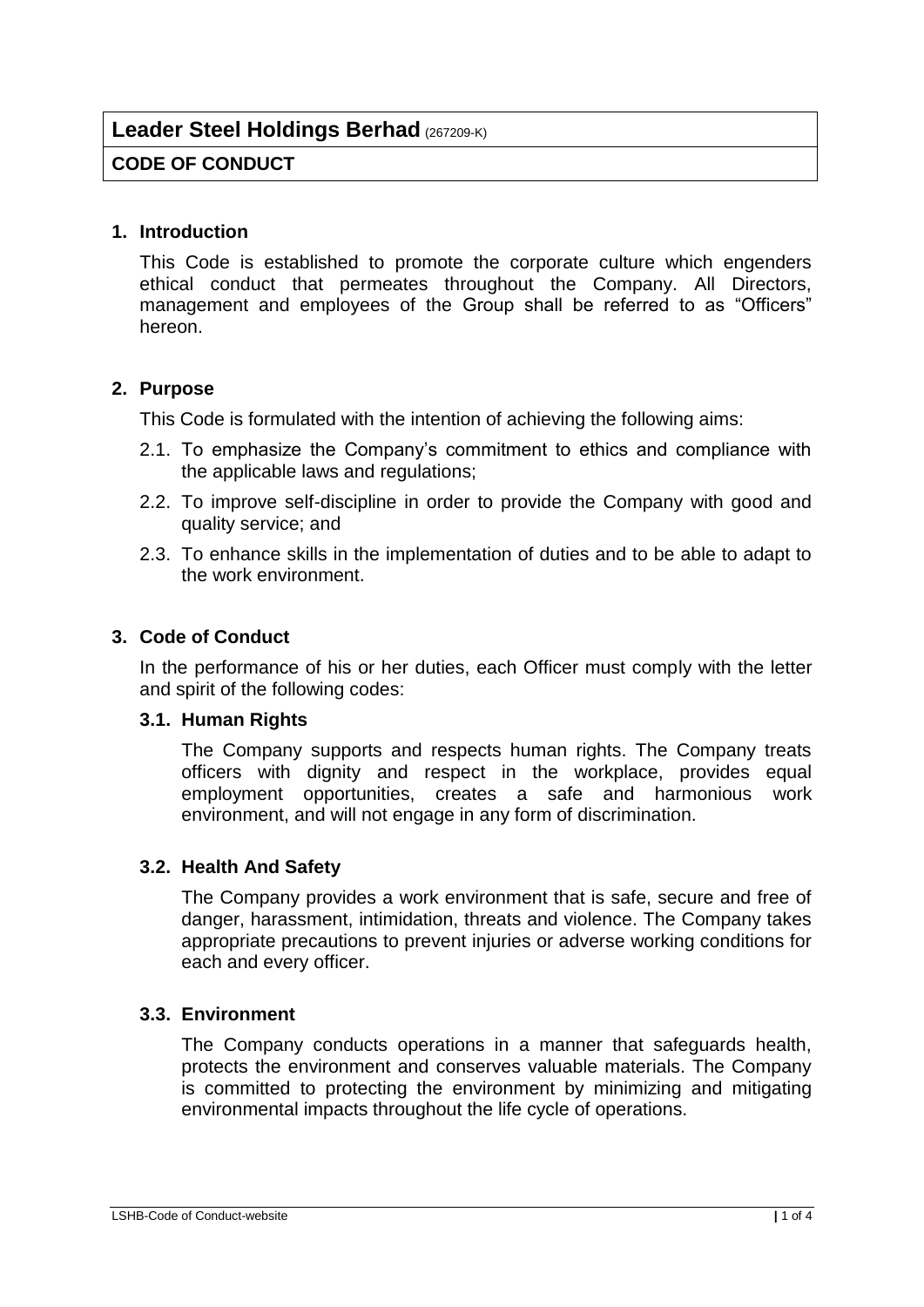### **3.4. Gifts And Business Courtesies**

Officers must exercise caution in relation to offering or accepting gifts and business courtesies. All gifts to Officers attributable to his position in the Company in relation to the business of the Group must be declared to the Group Managing Director. Officers should only accept non-cash gifts in relation to cultural, marital and/or birthday celebrations only. Any other gifts received by Officers shall be declared to Group Managing Director.

#### **3.5. Company Records And Internal Controls**

The Company's records must be prepared accurately and honestly, both by accountants who prepare financial statements and by officers who contribute to the creation of business records. The Company takes obligation to maintain business records for operational, legal, financial, historical and other purposes seriously and takes appropriate steps to ensure that the content, context and structure of the records are reliable and authentic.

Reliable internal controls are critical for proper, complete and accurate accounting and financial reporting. Officers must understand the internal controls relevant to their positions and comply with the policies and procedures related to those controls to ensuring that effective and reliable business processes are in place.

#### **3.6. Company Assets**

The Company's properties and assets should be managed and safeguarded in a manner which protects their values. Officers are accountable both for safeguarding all assets entrusted to them, including our information resources, records, materials, facilities and equipment under your care or control, from loss, theft, waste, misappropriation or infringement and for using the assets to advance the interests of the Company.

All officers have an affirmative duty to immediately report the theft, loss or misappropriation of any Company assets, including financial assets, physical assets, information assets and electronic assets to the management as stipulated under Violations of Code of Conduct below.

#### **3.7. Exclusive Service**

The Company expects each and every officer to give their fullest attention, dedication and efforts to their duties and the Company. Officers must TRY to avoid any personal, financial or other interest which may be in conflict with their duties and responsibilities to the Company.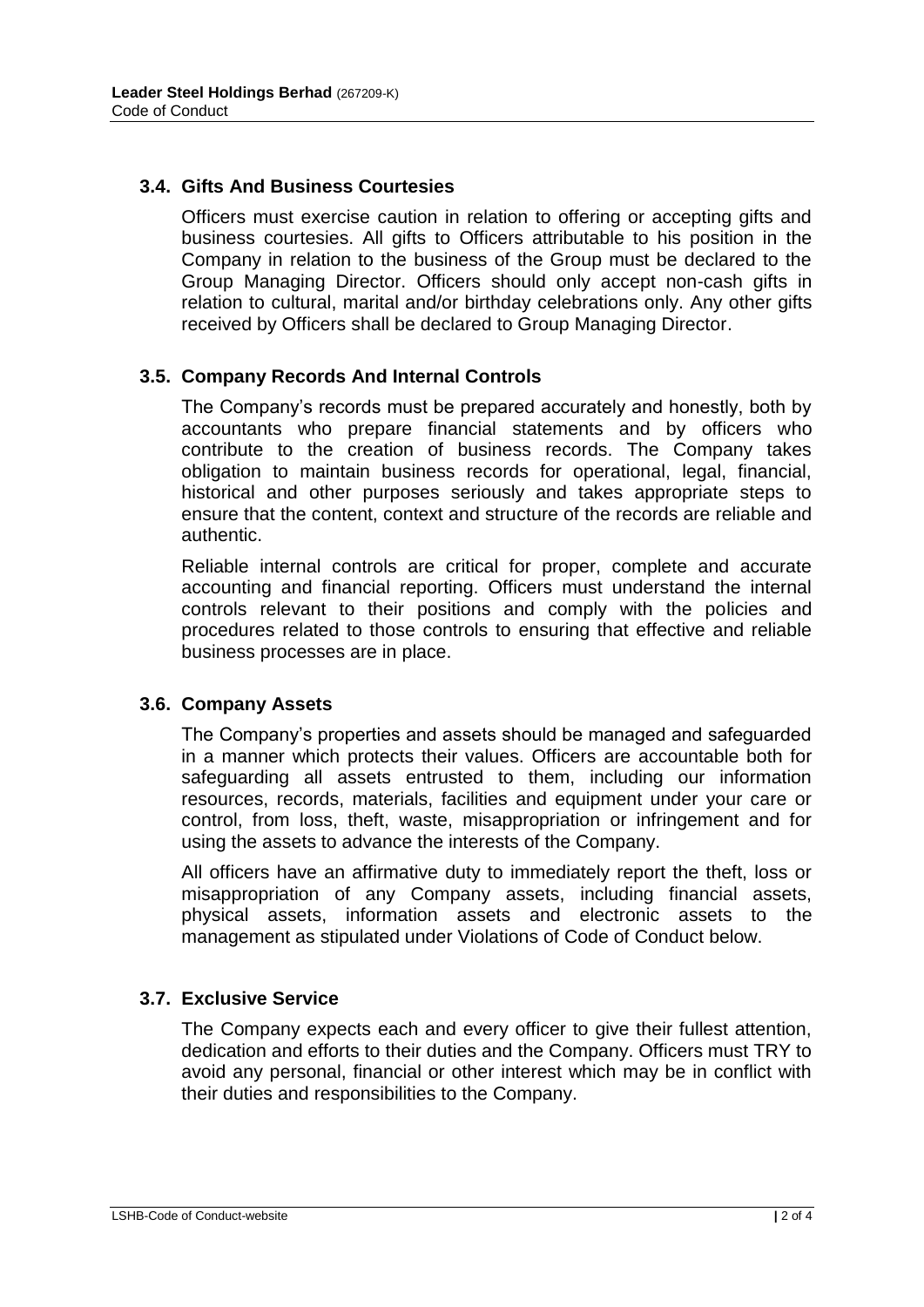### **3.8. Integrity And Professionalism**

All officers should conduct themselves with the highest degree of integrity and professionalism in the workplace or any other location while on Company's business.

### **3.9. Personal Appearance**

An officer is expected to be suitably and neatly dressed so as to maintain an appropriate appearance that is business like, neat and clean, as determined by the requirements of the work area. Dress and appearance should not be offensive to customers or other officers.

### **3.10.Confidential Information**

All information obtained in the course of engagement and/or employment with the Company shall be deemed to be strictly confidential and shall not be disclosed to any third party. This measure applies to all officers both during and after the service with the Company.

### **3.11.Compliance Obligations**

Officers are responsible for knowing and complying with the requirements applicable to their work activities, including those described in Rules of Conduct and Disciplinary Procedure in the Employee Handbook and those described in the Company's guidance documents (Company's standards, policies and procedures and manuals).

#### **4. Communication and Compliance**

The Company and the Board should ensure this Code is being communicated to all levels of officers through staff handbook, notice board, intranet, or corporate website. The Company should include the briefing of this Code to new officers in the induction programme.

The Board should ensure this Code permeates throughout the Company and is complied by all levels of officers.

## **5. Violations of Code of Conduct**

The Company's officer should report to supervisors, managers, HODs or Head of Human Resource about the known or suspected illegal or unethical behaviour. The Company's Executive Directors and senior management shall promptly report any known or suspected violations of this Code to the Senior Independent Director or Audit Committee Chairman.